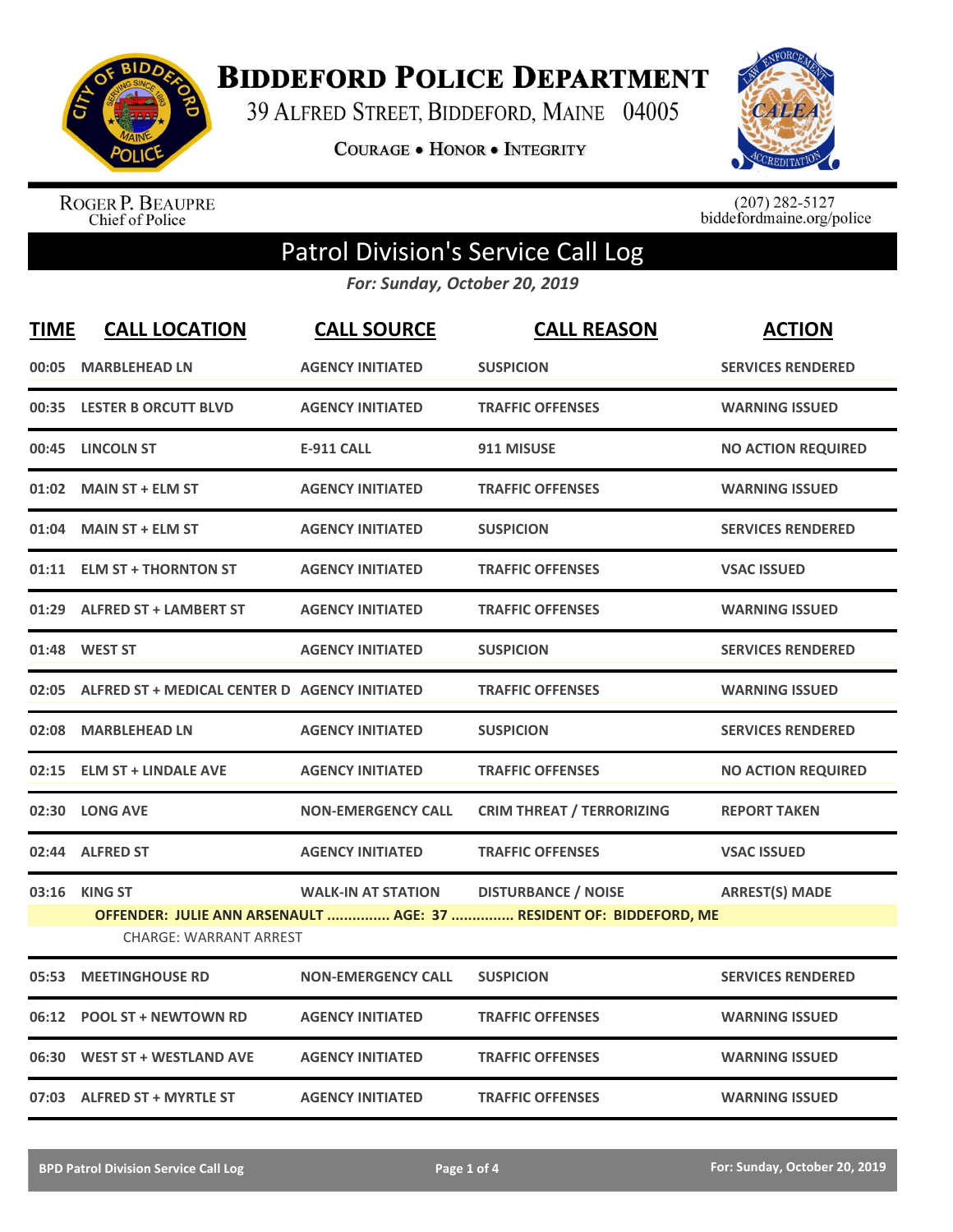| <b>TIME</b> | <b>CALL LOCATION</b>                                                                                                            | <b>CALL SOURCE</b>        | <b>CALL REASON</b>                                            | <b>ACTION</b>             |  |  |
|-------------|---------------------------------------------------------------------------------------------------------------------------------|---------------------------|---------------------------------------------------------------|---------------------------|--|--|
|             | 07:15 WEST CUTTS ST                                                                                                             | <b>E-911 CALL</b>         | 911 MISUSE                                                    | <b>SERVICES RENDERED</b>  |  |  |
|             | 07:23 WEST CUTTS ST                                                                                                             | <b>RADIO</b>              | <b>CODES ENFORCEMENT</b>                                      | <b>SERVICES RENDERED</b>  |  |  |
|             | 08:31 POOL ST                                                                                                                   | <b>NON-EMERGENCY CALL</b> | <b>ARTICLES LOST/FOUND</b>                                    | <b>SERVICES RENDERED</b>  |  |  |
|             | 08:36 ALFRED ST                                                                                                                 | <b>AGENCY INITIATED</b>   | <b>TRAFFIC OFFENSES</b>                                       | <b>WARNING ISSUED</b>     |  |  |
|             | 08:36 ALFRED ST + MEDICAL CENTER D AGENCY INITIATED                                                                             |                           | <b>TRAFFIC OFFENSES</b>                                       | <b>NO ACTION REQUIRED</b> |  |  |
|             | 08:42 HAZEL ST                                                                                                                  | <b>E-911 CALL</b>         | <b>ESCORTS / RELAYS</b>                                       | <b>SERVICES RENDERED</b>  |  |  |
|             | 08:45 ALFRED ST + EDWARDS AVE                                                                                                   | <b>AGENCY INITIATED</b>   | <b>TRAFFIC OFFENSES</b>                                       | <b>WARNING ISSUED</b>     |  |  |
|             | 08:52 ALFRED ST                                                                                                                 | <b>AGENCY INITIATED</b>   | <b>TRAFFIC OFFENSES</b>                                       | <b>WARNING ISSUED</b>     |  |  |
| 08:55       | <b>ALFRED ST + SUMMER ST</b>                                                                                                    | <b>AGENCY INITIATED</b>   | <b>TRAFFIC OFFENSES</b>                                       | <b>ARREST(S) MADE</b>     |  |  |
|             | OFFENDER: MARK RICHARD HAYES  AGE: 47  RESIDENT OF: NORTH WATERBORO, ME<br><b>CHARGE: OPERATING WITH SUSPENDED REGISTRATION</b> |                           |                                                               |                           |  |  |
|             | 09:15 ELM ST                                                                                                                    | <b>AGENCY INITIATED</b>   | <b>TRAFFIC OFFENSES</b>                                       | <b>WARNING ISSUED</b>     |  |  |
|             | 09:32 ALFRED ST + BIDDEFORD GATE                                                                                                | <b>AGENCY INITIATED</b>   | <b>TRAFFIC OFFENSES</b>                                       | <b>WARNING ISSUED</b>     |  |  |
|             | 09:32 POOL ST                                                                                                                   | <b>NON-EMERGENCY CALL</b> | <b>ANIMAL COMPLAINT</b>                                       | <b>SERVICES RENDERED</b>  |  |  |
|             | 09:48 ALFRED ST                                                                                                                 | <b>AGENCY INITIATED</b>   | <b>TRAFFIC OFFENSES</b>                                       | <b>VSAC ISSUED</b>        |  |  |
|             | 09:53 ALFRED ST                                                                                                                 | <b>AGENCY INITIATED</b>   | <b>TRAFFIC OFFENSES</b>                                       | <b>VSAC ISSUED</b>        |  |  |
|             | 10:01 ALFRED ST                                                                                                                 | <b>AGENCY INITIATED</b>   | <b>TRAFFIC OFFENSES</b>                                       | <b>WARNING ISSUED</b>     |  |  |
|             |                                                                                                                                 |                           | 10:10 WEST ST + WENDELL AVE AGENCY INITIATED TRAFFIC OFFENSES | <b>ARREST(S) MADE</b>     |  |  |
|             | OFFENDER: CRYSTAL LEE NEWENHAM  AGE: 35  RESIDENT OF: BIDDEFORD, ME<br><b>CHARGE: FAILURE TO REGISTER VEHICLE</b>               |                           |                                                               |                           |  |  |
|             | 10:13 ALFRED ST                                                                                                                 | <b>AGENCY INITIATED</b>   | <b>TRAFFIC OFFENSES</b>                                       | <b>WARNING ISSUED</b>     |  |  |
|             | 10:23 ALFRED ST                                                                                                                 | <b>AGENCY INITIATED</b>   | <b>TRAFFIC OFFENSES</b>                                       | <b>VSAC ISSUED</b>        |  |  |
|             | 10:48 ALFRED ST                                                                                                                 | <b>AGENCY INITIATED</b>   | <b>TRAFFIC OFFENSES</b>                                       | <b>WARNING ISSUED</b>     |  |  |
|             | 10:52 ALFRED ST                                                                                                                 | <b>NON-EMERGENCY CALL</b> | <b>ALL OTHER</b>                                              | <b>WARNING ISSUED</b>     |  |  |
|             | 11:04 PRECOURT ST                                                                                                               | <b>AGENCY INITIATED</b>   | <b>TRAFFIC OFFENSES</b>                                       | <b>WARNING ISSUED</b>     |  |  |
|             | 11:09 ALFRED ST + BIRCH ST                                                                                                      | <b>AGENCY INITIATED</b>   | <b>TRAFFIC OFFENSES</b>                                       | <b>WARNING ISSUED</b>     |  |  |
|             | <b>11:24 HILL ST</b>                                                                                                            | <b>AGENCY INITIATED</b>   | <b>TRAFFIC OFFENSES</b>                                       | <b>VSAC ISSUED</b>        |  |  |
|             | 11:46 ALFRED ST                                                                                                                 | <b>AGENCY INITIATED</b>   | <b>TRAFFIC OFFENSES</b>                                       | <b>WARNING ISSUED</b>     |  |  |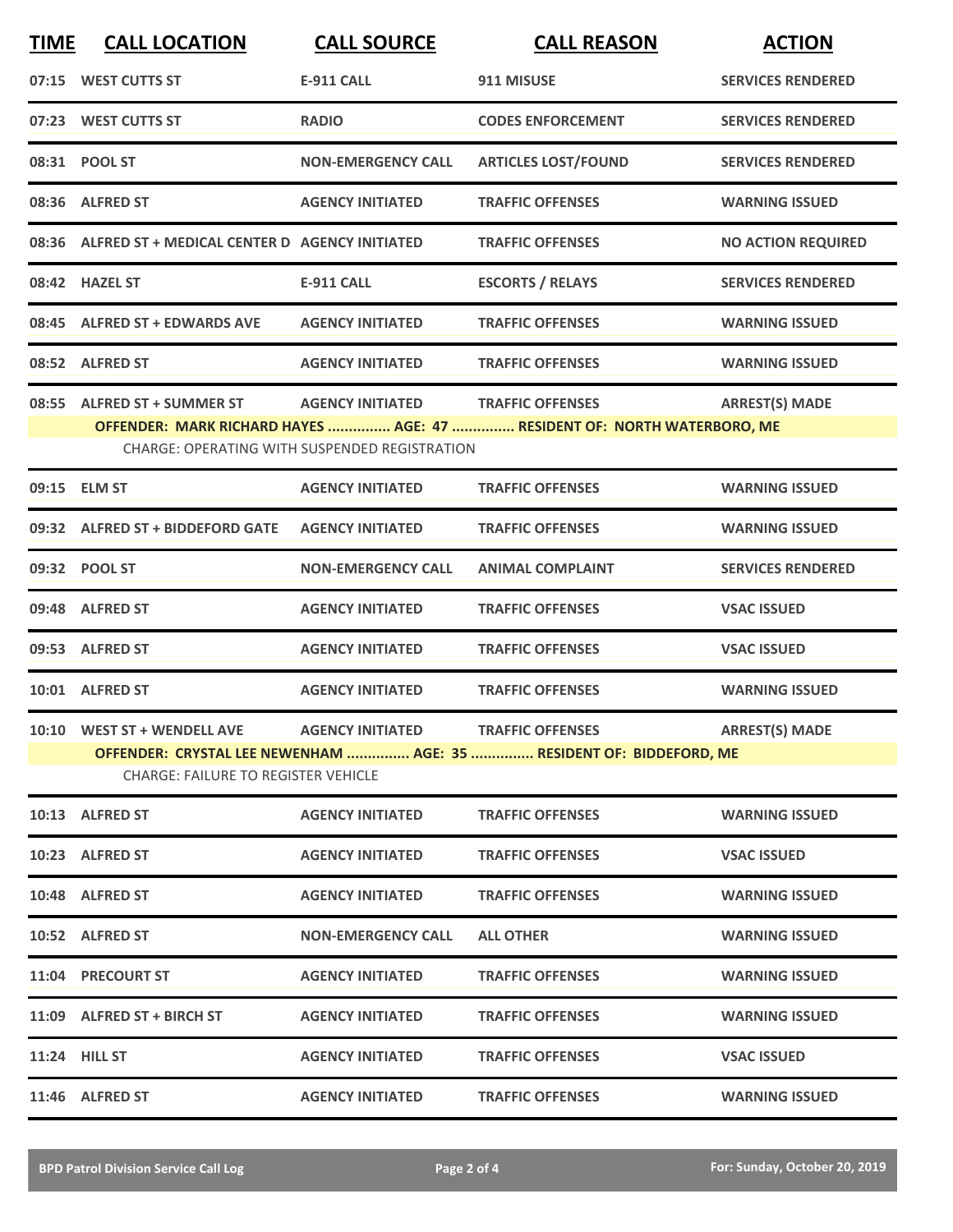| <b>TIME</b> | <b>CALL LOCATION</b>             | <b>CALL SOURCE</b>              | <b>CALL REASON</b>                                                       | <b>ACTION</b>             |
|-------------|----------------------------------|---------------------------------|--------------------------------------------------------------------------|---------------------------|
|             | <b>11:46 RIVER RD</b>            | <b>NON-EMERGENCY CALL</b>       | <b>ANIMAL COMPLAINT</b>                                                  | <b>SERVICES RENDERED</b>  |
|             | 11:59 ALFRED ST                  | <b>RADIO</b>                    | <b>TRAFFIC OFFENSES</b>                                                  | <b>VSAC ISSUED</b>        |
| 12:05       | <b>TIBBETTS AVE</b>              | E-911 CALL                      | 911 MISUSE                                                               | <b>NO ACTION REQUIRED</b> |
|             | 12:27 ELM ST                     | <b>AGENCY INITIATED</b>         | <b>TRAFFIC OFFENSES</b>                                                  | <b>WARNING ISSUED</b>     |
|             | 12:53 WEST ST + GRAHAM ST        | <b>AGENCY INITIATED</b>         | <b>TRAFFIC OFFENSES</b>                                                  | <b>WARNING ISSUED</b>     |
|             | 13:04 ALFRED ST                  | <b>AGENCY INITIATED</b>         | <b>TRAFFIC OFFENSES</b>                                                  | <b>WARNING ISSUED</b>     |
|             | 13:17 POOL ST                    | <b>NON-EMERGENCY CALL</b>       | <b>ANIMAL COMPLAINT</b>                                                  | <b>SERVICES RENDERED</b>  |
|             | 13:29 ALFRED ST                  | <b>AGENCY INITIATED</b>         | <b>TRAFFIC OFFENSES</b>                                                  | <b>WARNING ISSUED</b>     |
|             | 13:36 ALFRED ST                  | <b>AGENCY INITIATED</b>         | <b>TRAFFIC OFFENSES</b>                                                  | <b>WARNING ISSUED</b>     |
|             | 13:43 POOL ST + HILLS BEACH RD   | <b>AGENCY INITIATED</b>         | <b>TRAFFIC OFFENSES</b>                                                  | <b>VSAC ISSUED</b>        |
|             | 13:46 ALFRED ST                  | <b>AGENCY INITIATED</b>         | <b>TRAFFIC OFFENSES</b>                                                  | <b>WARNING ISSUED</b>     |
| 14:05       | <b>PRECOURT ST</b>               | <b>AGENCY INITIATED</b>         | <b>TRAFFIC OFFENSES</b>                                                  | <b>WARNING ISSUED</b>     |
| 14:15       | <b>COMMERCIAL ST + ELM ST</b>    | <b>AGENCY INITIATED</b>         | <b>TRAFFIC OFFENSES</b>                                                  | <b>WARNING ISSUED</b>     |
|             | 14:52 ELM ST                     | <b>AGENCY INITIATED</b>         | <b>TRAFFIC OFFENSES</b>                                                  | <b>VSAC ISSUED</b>        |
|             | 15:13 PROSPECT ST + CLARENDON ST | <b>NON-EMERGENCY CALL</b>       | <b>ANIMAL COMPLAINT</b>                                                  | <b>GONE ON ARRIVAL</b>    |
|             | 15:25 ALFRED ST                  | <b>WALK-IN AT STATION</b>       | <b>COURT ORDERED CHECK IN</b>                                            | <b>NO VIOLATION</b>       |
|             | 15:26 MAIN ST                    | AGENCY INITIATED WARRANT ARREST |                                                                          | <b>ARREST(S) MADE</b>     |
|             | <b>CHARGE: WARRANT ARREST</b>    |                                 | OFFENDER: VICTORIA ELIZABETH MORRIS  AGE: 34  RESIDENT OF: BIDDEFORD, ME |                           |
|             | <b>15:29 BRADBURY ST</b>         | <b>NON-EMERGENCY CALL</b>       | <b>VIOL OF BAIL CONDITIONS</b>                                           | <b>REPORT TAKEN</b>       |
|             | 15:49 WEST ST + WESTLAND AVE     | <b>AGENCY INITIATED</b>         | <b>DISABLED VEHICLE</b>                                                  | <b>SERVICES RENDERED</b>  |
|             | 16:11 WEST ST                    | <b>E-911 CALL</b>               | <b>DOMESTIC COMPLAINTS</b>                                               | <b>REPORT TAKEN</b>       |
|             | 16:15 ALFRED ST                  | <b>NON-EMERGENCY CALL</b>       | <b>COURT ORDERED CHECK IN</b>                                            | <b>NO VIOLATION</b>       |
|             | <b>16:20 NOREASTER WAY</b>       | <b>AGENCY INITIATED</b>         | <b>TRAFFIC OFFENSES</b>                                                  | <b>WARNING ISSUED</b>     |
|             | <b>16:20 WENTWORTH ST</b>        | <b>NON-EMERGENCY CALL</b>       | <b>HARASSMENT</b>                                                        | <b>UNFOUNDED</b>          |
|             | 16:42 MAIN ST                    | <b>E-911 CALL</b>               | <b>THEFT</b>                                                             | <b>NO ACTION REQUIRED</b> |
|             | 16:47 ELM ST                     | <b>E-911 CALL</b>               | <b>CHECK WELFARE</b>                                                     | <b>SERVICES RENDERED</b>  |